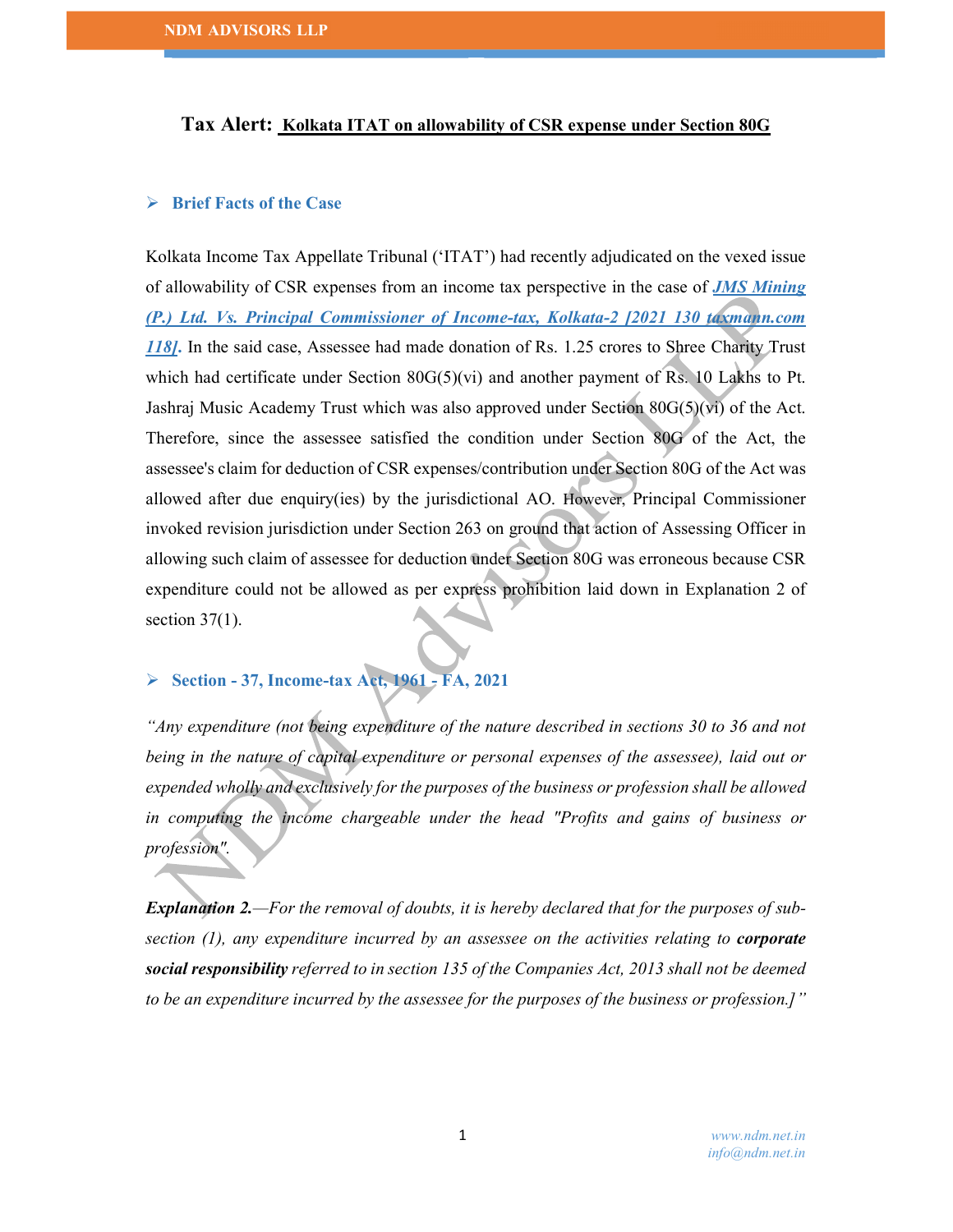### Section 80G, Income-tax Act, 1961

Contributions made to certain relief funds and charitable institutions can be claimed as a deduction under Section 80G of the Income Tax Act. All donations, however, are not eligible for deductions under section 80G. Only donations made to prescribed funds qualify as a deduction. This deduction can be claimed by any taxpayer – individuals, companies, firms or any other person.

"Section 80G : Deduction in respect of donation to certain funds, charitable institution, etc. (1) In computing the total income of an assessee, there shall be deducted in accordance with and subject to the provision of this section

(2) The sum referred to in sub-section (i) should be the following namely -

(a)  $Any sum of a box is a function of a box.$  Any sums paid by the assessee in the previous year as donations to  $-$ "(iiihk). The Swachh Bharat Kosh, set up by the Central Government, other than the sum spent by the assessee in pursuance of Corporate Social Responsibility under sub-section (5) of Section 135 of the Companies Act, 2013 (18 of 2013); or (iiihl). The Clean Ganga Fund, set up by the Central Government, where such assessee is a resident and such sum is other than the sum spent by the assessee in pursuance of Corporate Social Responsibility under Sub-section (5) of Section 135 of the Companies Act, 2013) (18 of 2013)."

## Ratios laid down by ITAT Kolkata:

As per Explanation 2 to section 37(1), any expenditure incurred towards CSR activities as referred to in section 135 of the Companies Act, 2013 shall not be allowed as 'business expenditure' and shall be deemed to have not been incurred for purpose of business. The embargo created by this Explanation 2 inserted in section 37 by the Finance (No. 2) Act, 2014 was to deny deduction for CSR expenses incurred by companies, as and by way of regular business expenditure while computing *profits or gains of business or profession ('PGBP*". The said embargo does not apply to Section 80G as the same is out of the purview of PGBP.

If an assessee makes some donation to these projects (Section  $80G(2)(a)(ii)$ ihk) and Section  $80G(2)(a)(ii)$  and include/classify it as CSR expenditure while claiming deduction under Section 80G of the Act then it will be allowed only the amount that is other than the sums spent